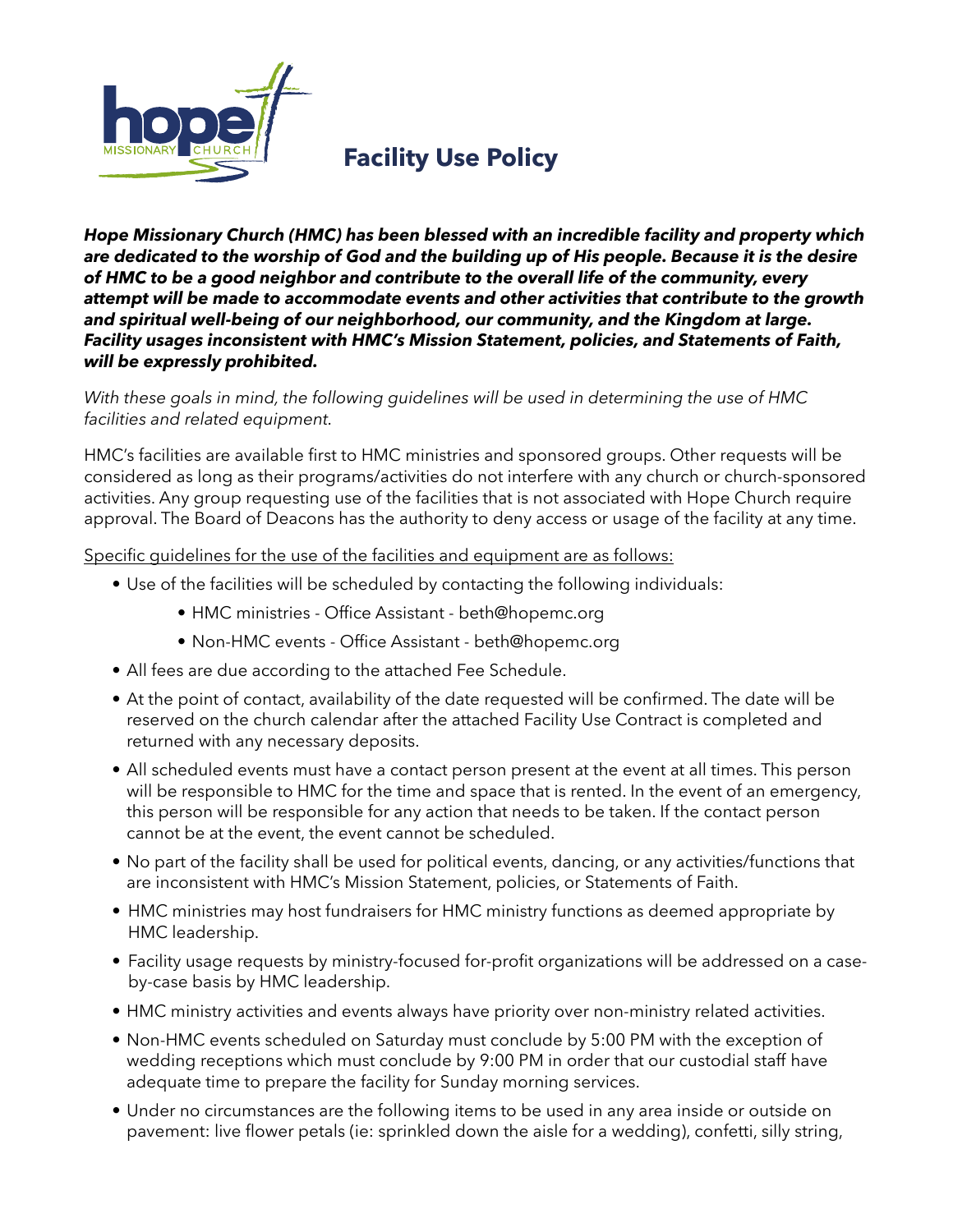birdseed, nails or tacks in doors or walls, and absolutely nothing is to be adhered to the gym floor.

- Alcoholic beverages are not permitted to be possessed or consumed in the building or on the grounds of Hope Missionary Church.
- The area being rented is the only part of the facility the renter and guests are permitted to use.
- HMC ministry activities or events take precedence over non-HMC rentals, therefore, if an unforeseen, sudden need arises for a particular space (funeral, funeral dinner), the church reserves the right to offer non-HMC rental parties an alternate location within the facility every effort will always be made to avoid this scenario.
- Missionaries and ministry partners who are financially supported through the missions ministry of Hope Missionary Church may utilize the facilities without cost. These missionaries and ministry partners will schedule their usage through the Facilities Manager in such a way as to not conflict with HMC ministry activities and events.

## *Fee Schedule Facility use rental fees are due in the church office three days prior to the event.*

### **Family Life Center / Gymnasium / Fellowship Hall / Sanctuary:**

*(The following fees DO NOT include use of kitchen, custodial fees, A/V capabilities, or required deposit. For weddings, refer to the wedding policy and fee schedule. The nursery and all its contents are off-limits because it is a sterile environment prepared for Sunday mornings – if you find you will need to utilize the nursery, please inquire at the time of booking your event as custodial fees will apply to re-sanitize the nursery and any contents used)* 

|        | Number of quests in attendance: |         |       |
|--------|---------------------------------|---------|-------|
| 1-50   | \$25                            | 101-200 | \$150 |
| 51-100 | \$100                           | -200+   | \$250 |

### **Kitchen Rental:**

*(Includes full use of appliances – not included: tableware and paper products such as cups, plates, napkins, plastic wrap, foil, bags or food/beverage items such as coffee supplies)* 

| 0-4 hour rental | \$25              |
|-----------------|-------------------|
| $4+$ hours      | \$10 / extra hour |

### **Fellowship Park/Pavilion:**

 *Flat rate of \$25 (User assumes all responsibilities for transporting trash to the dumpster.)*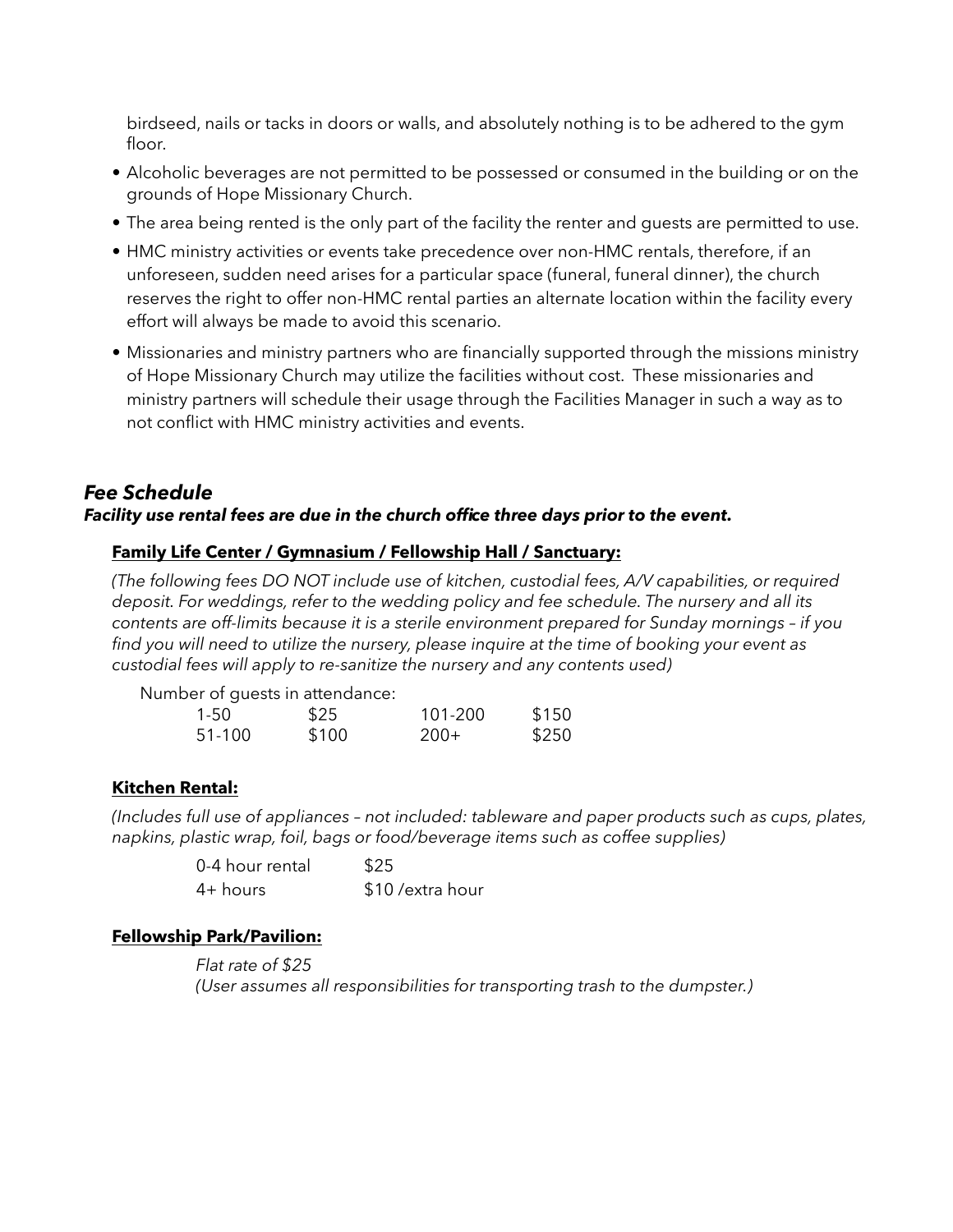#### **Security Deposit:**

*(Due at booking, payable to Hope Missionary Church and applies to any area rented and will be returned within one week following event after custodial inspection)* 

| Functions of 100 attendees or less   | \$100 |
|--------------------------------------|-------|
| Functions of more than 100 attendees | \$150 |

#### **Custodial Fees:**

Payable to Hope Missionary Church and due at time of booking.

Renters are required to clean up each area and leave it as it was found. Rules and instructions are clearly posted in each area. Set-up and tear-down is the responsibility of the renting party. Tables and chairs are not to be pulled from other areas of the church (Weddings fall under the "Wedding Policy").

| Custodial fees (always required)            | \$30 |
|---------------------------------------------|------|
| Fees if NO FOOD is served during event \$20 |      |
| For events with over 200 in attendance      | \$75 |

### **Audio/Visual Tech Fees:**

Paid directly to the AV tech and are coordinated through the worship pastor [\(chris@hopemc.org\)](mailto:chris@hopemc.org).

Renters seeking to use audio/visual equipment in the Worship Center or Family Life Center are required to use the services of a tech trained by HMC.

| Tech fee for 0-4 hours | \$75  |
|------------------------|-------|
| Tech fee for 4-6 hours | \$100 |

Renters seeking to use audio/visual equipment in areas of the facility other than the Worship Center or the Family Life Center will contact the worship pastor [\(chris@hopemc.org](mailto:chris@hopemc.org)) at least two weeks in advance of the intended use to coordinate the use of audio/visual equipment in those areas.